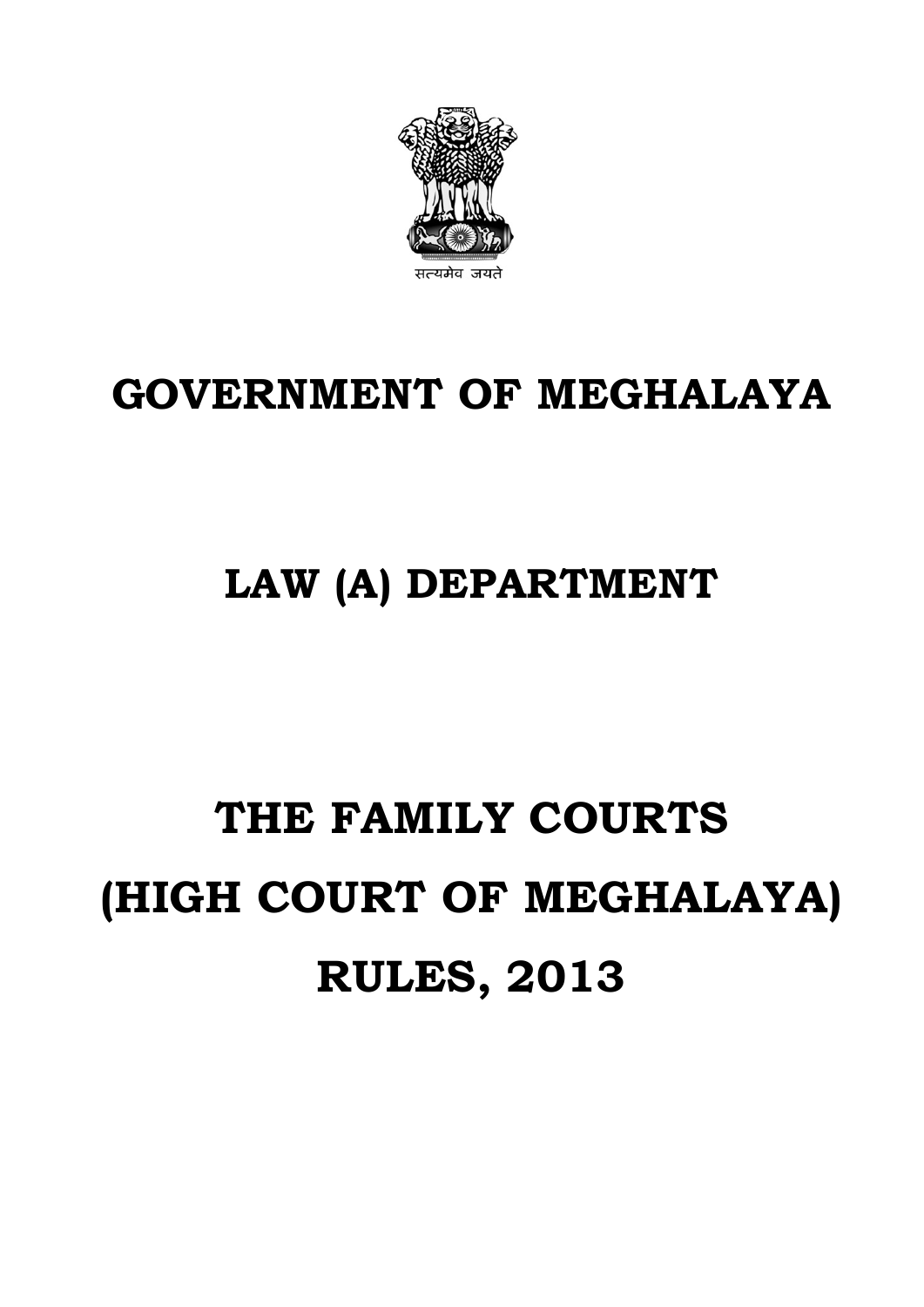### The 17<sup>th</sup> December, 2013.

#### **THE FAMILY COURTS (HIGH COURT OF MEGHALAYA) RULES 2013**

**No. HCM.II/430/2013/6016. -** In exercise of the powers conferred by Section 21 of the Family Courts Act, 1984, the High Court of Meghalaya is pleased to make the following Rules, namely:-

**1. Short title, commencement and application** – (1) These Rules may be called the Family Courts (High Court of Meghalaya) Rules 2013.

- (2) These Rules shall come into force with effect from the date of publication in the Official Gazette.
- (3) These Rules shall apply to the Family Courts established in the State of Meghalaya.
- **2. Definition.**  In these Rules, unless the contest otherwise requires-
	- (a) "Act" means the Family Courts Act, 1984;
	- (b) "Court" means the Family Courts established under Section 3 of the Act;
	- (c) "High Court" means the High Court of Meghalaya;
	- (d) "Institution" means any Institution or Organisation engaged in social welfare and registered under the Societies Registration Act, 1860;
	- (e) All other words and expressions used but not defined in the Act, or in the Family Courts Rules of the respective State Governments under the Jurisdiction of High Court of Meghalaya or in the Code of Civil Procedure, 1908 or in the Code of Criminal Procedure, 1973, shall have the meanings respectively assigned to them in the Act and the Rules or, as the case may be, in the Code of Civil Procedure, 1908 or in the Code of Criminal Procedure, 1973.
- **3. Working hours.**  (1) The normal working hours of the Court shall be from 10.30 A.M. to 4.00 P.M. with a recess break from 1.00 P.M. to 1.30 P.M.
	- (2) The Judge may, for expedience, hold proceedings of the Court beyond the working hours as prescribed in Sub-rule (1) above, and even on holidays:

Provided that no such proceedings shall be held under this sub-rule except without the consent of the parties of the proceedings.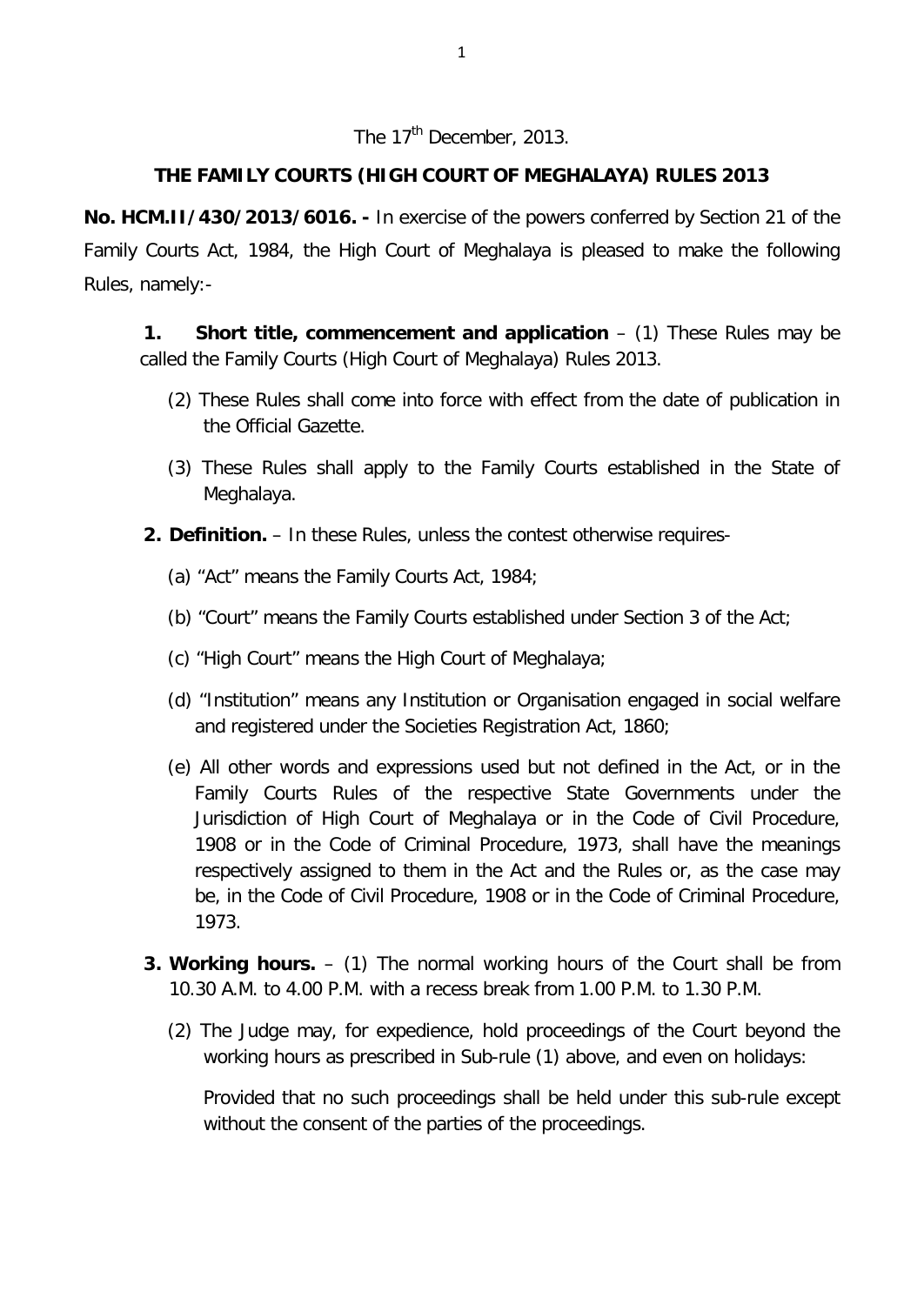**4. Place of Sitting.** – The Judge of the Family Court may hold sittings at places other than the ordinary place of sitting in consultation held with the Counsellors and the parties to the proceeding;

**5.** The Provisions of the Legal Aid Scheme may be invoked in appropriate cases in the proceedings under the Act.

**6. Institution of Proceedings.** – All proceedings instituted before the Family Court will be by way of a petition. However, in respect of applications under Chapter IX of the Criminal Procedure Code 1973 the provisions of that Code shall apply.

**7.** The petition or any other application shall be filed in duplicate before an Officer designated by the Court for the purpose who shall deliver a copy of such petition or application to the Counsellor.

**8. Proceeding for summons, etc.** – In all proceedings other than the Act the writ of summons to appear and answer shall be in the appropriate forms prescribed for Civil and Criminal Courts by the High Court with such modifications as may be considered necessary and expedient by the Court.

**9.** All writs of summons, Rules, Orders, warrants and other processes shall be signed by the designated officer of the Court and shall bear the seal of the Court.

**10.**A writ of summons shall be served in the manner prescribed in the Code of Civil Procedure, save and except the proceedings under Chapter IX of the Code of Criminal Procedure where the provisions of that Code will apply.

**11.Counselling.** – On the returnable date of the summons, the Judge shall, on the same day, or, on any subsequent date, in consultation with the Counsellor, direct the parties to the proceeding to attend the Counsellor for the purpose of the counselling:

Provided that the Judge, while briefing the Counsellor, shall bear in mind the nature of dispute, the convenience of the parties, the special requirements of the case in hand and other ancillary matters.

**12.**The Counsellor appointed to counsel the parties shall fix the time and date of appointment. The parties shall be bound to attend the Counselling on the date and at the time so fixed.

**13.**If either of the parties fails to attend the Counselling on the date and time so fixed, the Counsellor may fix another date and shall communicate the same to the absentee party by Email, Fax or the registered post. In case of default by either of the parties on the adjourned date, the Counsellor shall submit a report to the Court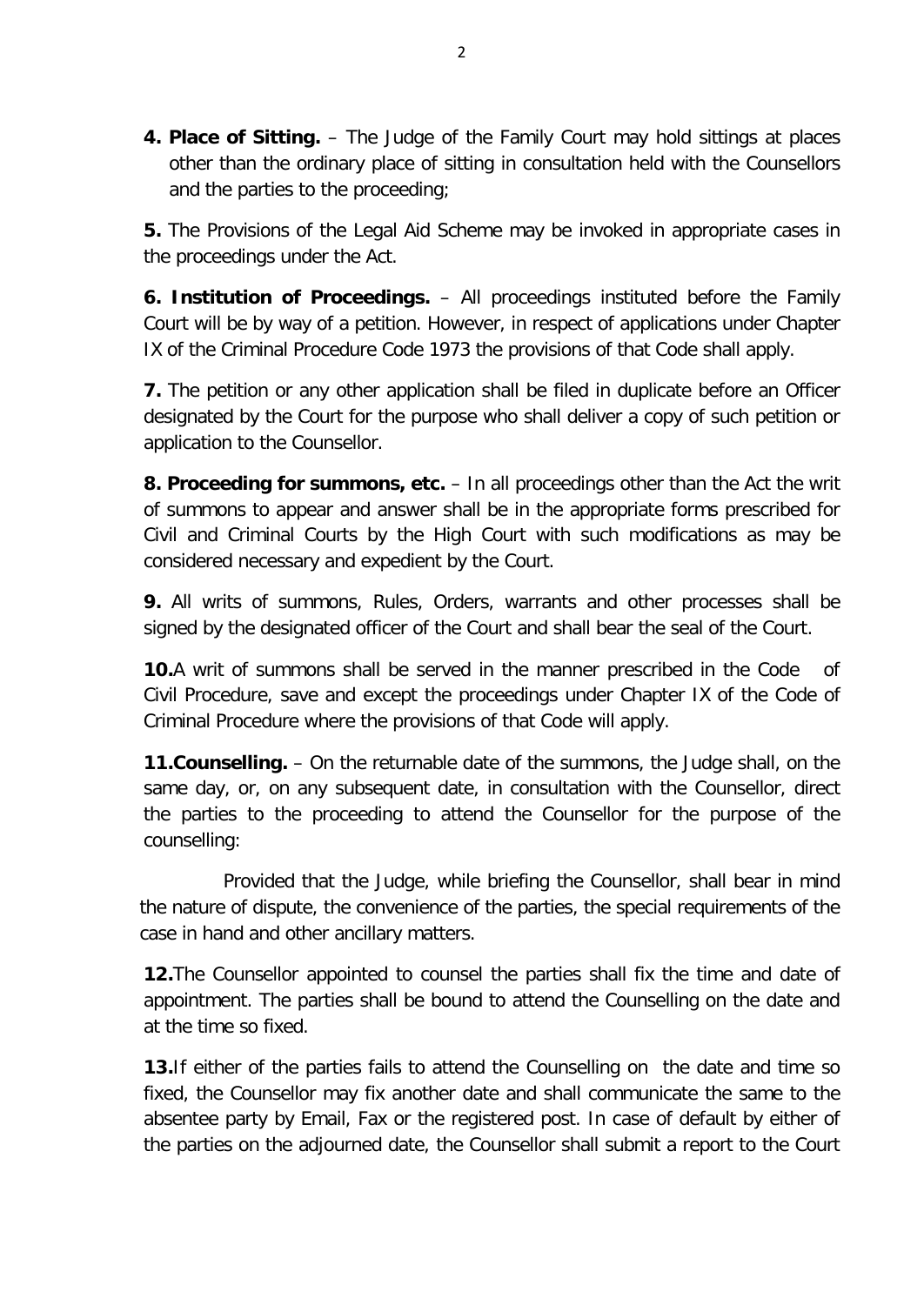and on receipt of such report, the Court may proceed with the matter in absence of the defaulting party without prejudice to other powers of the Court to take action against the defaulting parties.

**14.**The Counsellor entrusted with any petition, on the appearance of the parties before him, shall assist and advise the parties regarding the settlement of the subject matter of dispute and shall endeavour to help the parties in arriving the conciliation.

**15.**(1) The Counsellor may, in discharge of his duties, visit the home of either of the parties and interview the relatives, friends and acquaintances of either of the parties;

(2) The Counsellor in discharge of his duties, may also seek such information as he deems fit from the employer of either of the parties and such requisition for information shall be made through the Court.

(3)The Counsellor may take the assistance of any organisation, institution or agency in discharge of his duties.

**16.**The Counsellor shall submit a report to the Court as and when called for, to assist the Court in deciding the case in hand. The report may, inter alia, contain the following points:-

- (a) Living environment of the parties concerned.
- (b) Personalities.
- (c) Relationship.
- (d) Income and standard of living.
- (e) Status in society.
- (f) Counsellor's opinion and findings.

**17.**The Counsellor may also supervise the child/children if and when called upon by the Court.

**18.Confidentiality of information.** – Information gathered by the Counsellors or any statement made before the Counsellor or any notes or report prepared by the Counsellor shall be treated as confidential and the Counsellor shall not be called upon to disclose such information, statement, notes or report to any Court except with the consent of both the parties.